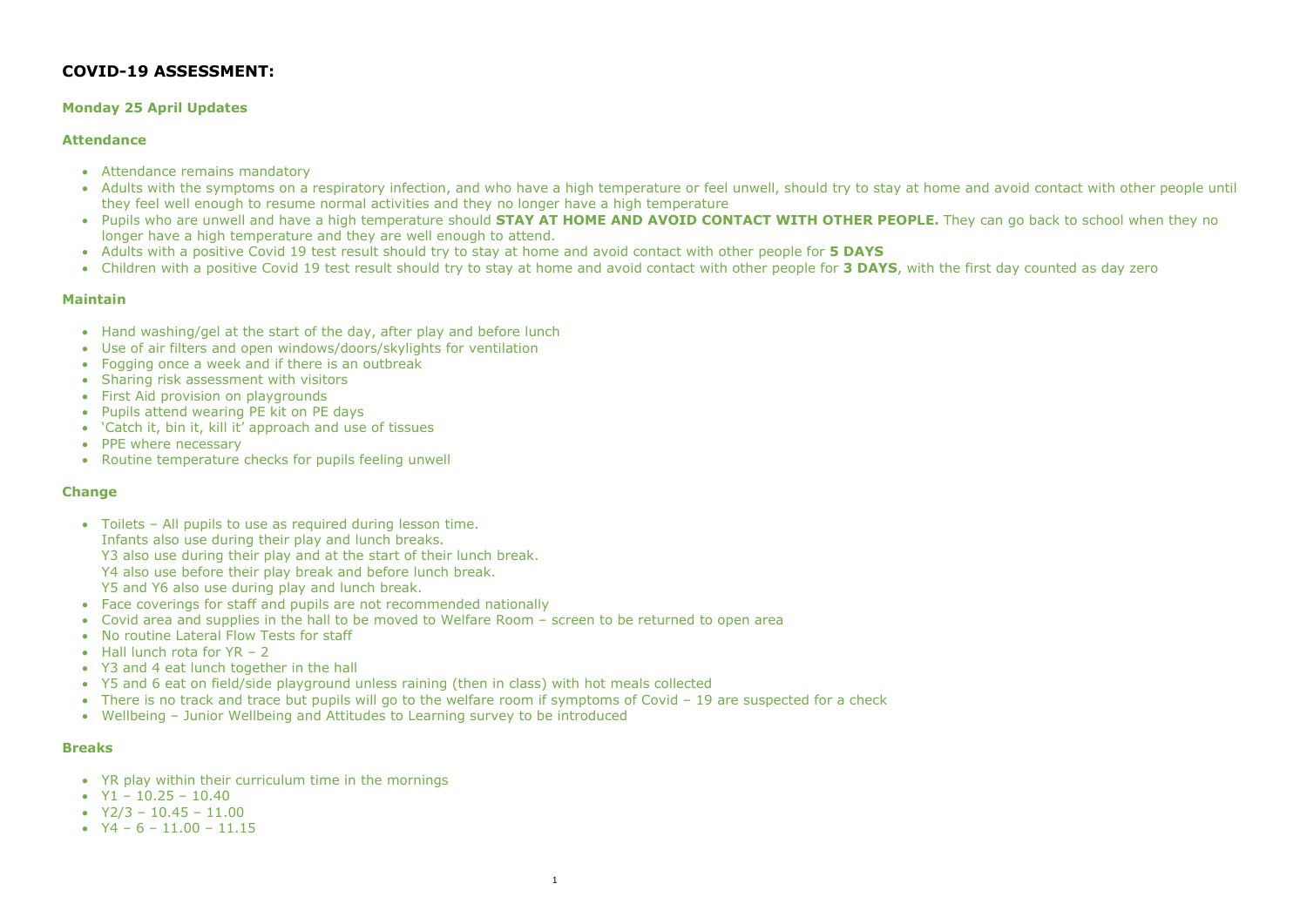## Lunchtimes (phased into the hall)

- $YR 11.55 1.00$
- $Y1 12.05 1.00$
- $Y2 12.10 1.00$
- $\bullet$  Y3 12.15 1.00
- $Y4 6 12.30 1.15$

#### **Other**

- 17 air filters have been purchased and are installed in all classrooms, the hall and staff room. Emphasis is still on fresh air.
- Pupils organised for play, lunch, clubs and assemblies into 4 groups YR, Y1/2, Y3/4, Y5/6 to minimise mixing
- Lateral Flow Test results to be requested where classes may need to isolate in a single bubble following an outbreak
- Individual class assemblies to go ahead this term
- Internal organisation will ensure curriculum coverage in time and content is not diminished
- New batch of Lateral Flow Tests to be ordered well ahead of need for staff due to potential shortage
- Future deployment of pregnant staff member has been agreed following new advice
- Remind all parents of mandatory attendance and RA updates
- Co2 monitors have been installed in every class
- All staff will wear face masks when moving through building/meetings/discussions
- Volunteers (masked) are still able to help us add to provision
- Number of pupils in the hall for lunch to be minimised (YR 3) with fogging in between sittings
- Educational trips and educational visitors will be promoted and Risk Assessments shared
- Sports days, open evening and Friends of North Heath events to be organised so that the community can attend
- Volunteer can be used in all year groups

# 5 January 2022 Updates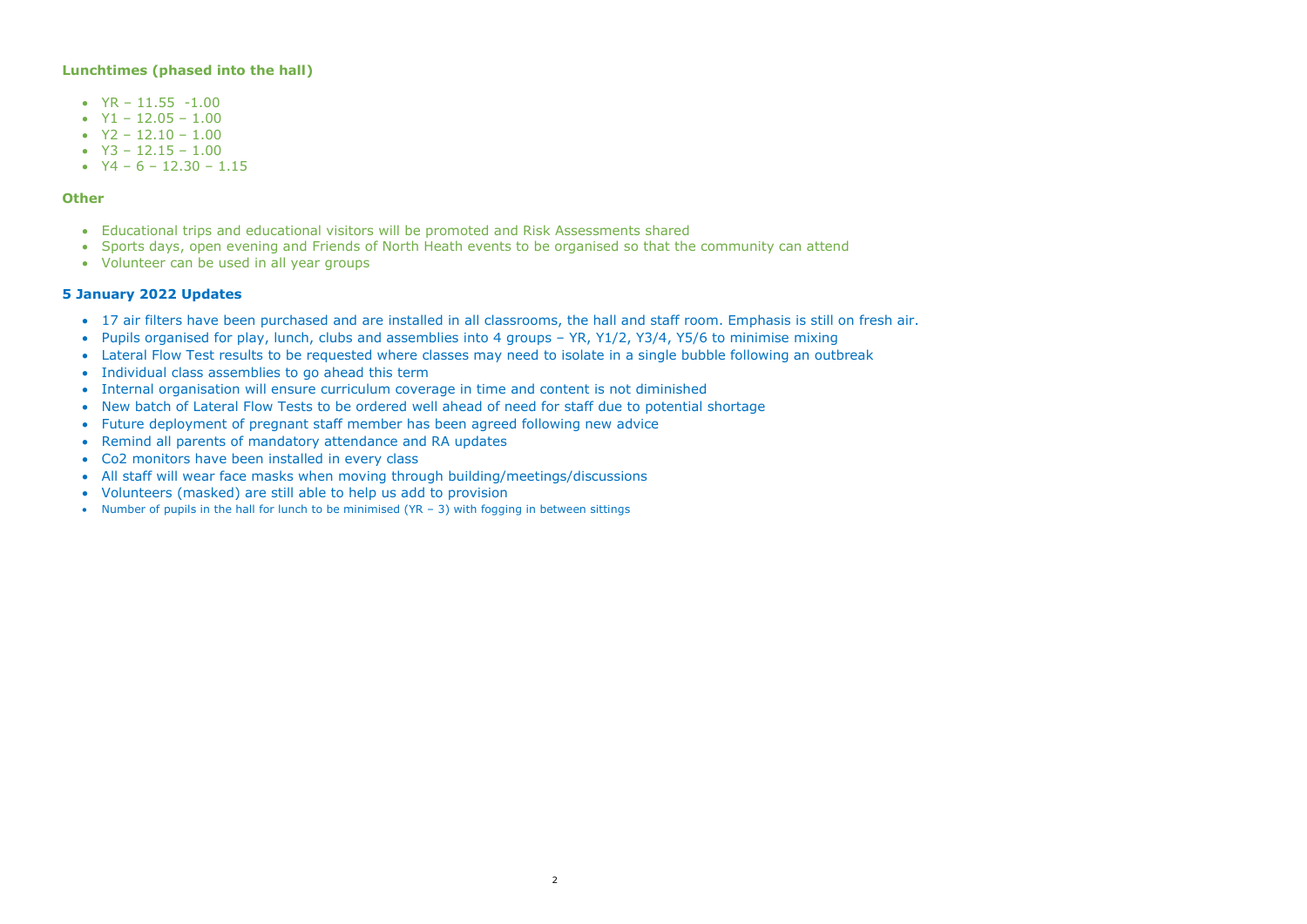Actions which apply to all schools opening at the start of the new term - Schools must use this to COVID-19 readiness for the start of the new term

- that they must review this risk assessment accordingly.
- 

| <b>Actions which apply to all schools opening at the start of the new term -</b> Schools must use this to COVID-19 readiness for the start of the new term |                                                                                                                                                                                                           |  |  |  |  |  |
|------------------------------------------------------------------------------------------------------------------------------------------------------------|-----------------------------------------------------------------------------------------------------------------------------------------------------------------------------------------------------------|--|--|--|--|--|
|                                                                                                                                                            | 1. Schools must refer to the Government Guidance 'Schools COVID-19 Operational Guidance' when completing this risk assessment. School leaders should be aware that Govt. guidance is likely to change and |  |  |  |  |  |
| that they must review this risk assessment accordingly.                                                                                                    |                                                                                                                                                                                                           |  |  |  |  |  |
|                                                                                                                                                            | 2. A completed copy of this risk assessment should be posted on the school's website.                                                                                                                     |  |  |  |  |  |
| <b>Person completing form (i.e.</b><br>Headteacher / Premises Manager)                                                                                     | <b>M</b> Gildea                                                                                                                                                                                           |  |  |  |  |  |
| Date of assessment                                                                                                                                         | 02/09/2021                                                                                                                                                                                                |  |  |  |  |  |
| <b>Review dates (add subsequent</b><br>lines as required)                                                                                                  | 04/11/2021                                                                                                                                                                                                |  |  |  |  |  |
|                                                                                                                                                            | November 2021 Updates added in red<br>January 2022 Updates above in blue<br>April 2022 Updates above in green                                                                                             |  |  |  |  |  |

| How harm can be caused                                                                                               | Who can be<br>harmed?             | <b>Recommended control measures</b>                                                                                                                                                                                                          | Control measures you will implement /<br><b>Actions you will take</b>                                                                                                                                                         | Who will<br>implement      | When this is<br>needed by | <b>Date action</b><br>complete |  |  |  |
|----------------------------------------------------------------------------------------------------------------------|-----------------------------------|----------------------------------------------------------------------------------------------------------------------------------------------------------------------------------------------------------------------------------------------|-------------------------------------------------------------------------------------------------------------------------------------------------------------------------------------------------------------------------------|----------------------------|---------------------------|--------------------------------|--|--|--|
|                                                                                                                      | <b>GOOD HYGIENE FOR EVERYONE:</b> |                                                                                                                                                                                                                                              |                                                                                                                                                                                                                               |                            |                           |                                |  |  |  |
| Poor standard of hand hygiene<br>- Personnel becoming infected<br>due to poor standards of hand<br>hygiene of others | Community                         | Frequent and thorough hand cleaning<br>should be regular practice.<br>Ensure that staff and pupils can clean<br>their hands regularly with soap and water<br>or hand sanitiser (recommended 70%<br>alcohol).<br>Display instructive posters. | Ensure pupils follow NHS guidance on hand<br>cleaning. Pupils should be supervised for regular<br>handwashing for 20 seconds with soap and water<br>on arrival to school, before and after break, lunch<br>and outdoor games. | FW/SC, Staff and<br>pupils | 06/09/2021                | 06/09/2021                     |  |  |  |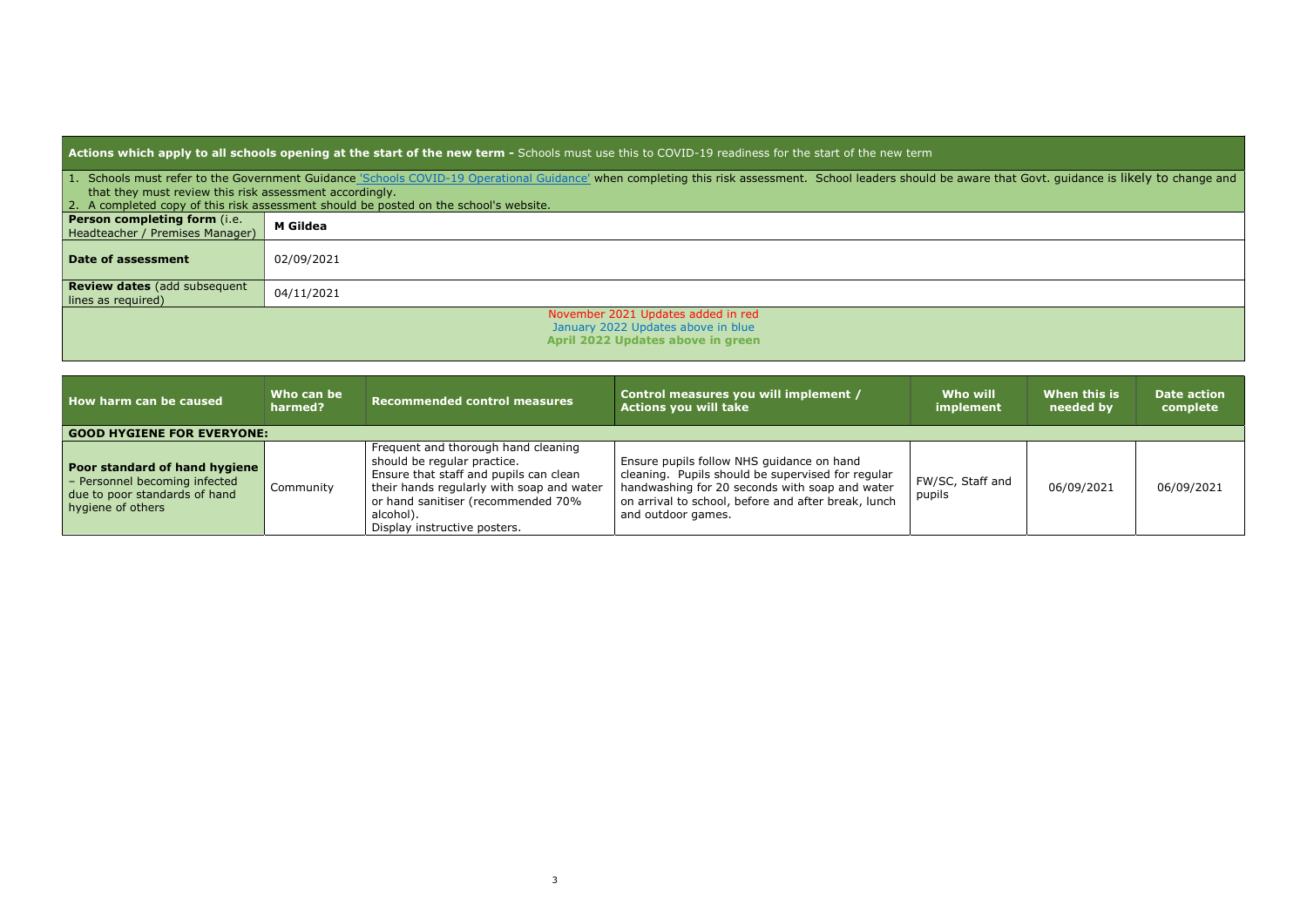| Poor standard of respiratory<br><b>hygiene</b> - Personnel becoming<br>infected due to poor standards of<br>respiratory hygiene of others                                                                                                                                                                                             | Community | The 'catch it, bin it, kill it' approach should<br>be promoted.<br>Display instructive posters.<br>Promote the importance of staff and pupils<br>carrying tissues with them.<br>Have spare tissues available.<br>Provide bins for the disposal of soiled<br>tissues.<br>Encourage good hand hygiene.<br>Ensure bins are regularly emptied /<br>disposed.                                                                                                                                                                                                                                                                                                                    | Ensure bin and tissue supplies. Children (and<br>adults) will be encouraged to turn away from other<br>people and cough into the crook of their elbow, to<br>use a tissue to blow their nose and throw this<br>tissue straight into a bin. Bins with lids and tissue<br>packs will be provided. Pupils with symptoms will<br>be isolated immediately and parents will be asked<br>to collect them. They will be emptied each day or<br>earlier in the day where required. Inhalers will be<br>left in pupil packs and only touched by the child.<br>Children will wash hands and blow nose after they<br>blow their nose or use the bin. PHE guidance has<br>been shared and will be followed in case of a<br>confirmed case of Covid. Staff are reminded about<br>bin use and air filters are being purchased for each<br>classroom and the staff room. | All staff            | 06/09/2021 | 06/09/2021 |
|---------------------------------------------------------------------------------------------------------------------------------------------------------------------------------------------------------------------------------------------------------------------------------------------------------------------------------------|-----------|-----------------------------------------------------------------------------------------------------------------------------------------------------------------------------------------------------------------------------------------------------------------------------------------------------------------------------------------------------------------------------------------------------------------------------------------------------------------------------------------------------------------------------------------------------------------------------------------------------------------------------------------------------------------------------|----------------------------------------------------------------------------------------------------------------------------------------------------------------------------------------------------------------------------------------------------------------------------------------------------------------------------------------------------------------------------------------------------------------------------------------------------------------------------------------------------------------------------------------------------------------------------------------------------------------------------------------------------------------------------------------------------------------------------------------------------------------------------------------------------------------------------------------------------------|----------------------|------------|------------|
| <b>Lack of Personal Protective</b><br><b>Equipment (PPE)</b> - Personnel<br>exposed to infection - Required if<br>a pupil has routine intimate care<br>that requires staff to use PPE and<br>if a pupil displays COVID-19<br>symptoms and close contact is<br>required and when performing<br>aerosol generating procedures<br>(AGPs) | Community | Keep a supply of PPE for occasions where<br>it is required. Including: -<br>Disposable gloves.<br>Disposable plastic apron.<br>Fluid repellent surgical mask.<br>Eye protection - where there is risk of eye<br>contamination from respiratory droplets or<br>from splashing of secretions.<br>Additionally for AGPs: -<br>Long-sleeved disposable fluid repellent<br>gown.<br>FFP3 Respirator.<br>Provide face fit testing for FFP3 masks<br>(usually undertaken annually over<br>summer or very early autumn to ensure<br>completed before winter).<br>Provide training on how to put-on, remove<br>and dispose of used PPE.<br>Provide arrangements for disposal of PPE. | PPE only required if distancing is not possible.<br>Training leaflet distributed to all staff. Protocols<br>distributed. PPE available in hall, though unlikely<br>to be required. Child/adults with symptoms to go<br>home and get tested and follow national protocol.                                                                                                                                                                                                                                                                                                                                                                                                                                                                                                                                                                                 | FW/SC                | 06/09/2021 | 02/09/2021 |
|                                                                                                                                                                                                                                                                                                                                       |           | <b>MAINTAIN APPROPRIATE CLEANING REGIMES, USING STANDARD PRODUCTS SUCH AS DETERGENTS:</b>                                                                                                                                                                                                                                                                                                                                                                                                                                                                                                                                                                                   |                                                                                                                                                                                                                                                                                                                                                                                                                                                                                                                                                                                                                                                                                                                                                                                                                                                          |                      |            |            |
| <b>Poor cleaning regimes -</b><br>Personnel exposed to infection<br>from transferring contamination<br>on touched surfaces to<br>nose/mouth                                                                                                                                                                                           | Community | Arrange a regular cleaning schedule (e.g.<br>twice per day) of frequently touched<br>surfaces (i.e. surfaces which are touched<br>by several people, e.g. door handles).<br>Arrange/enable cleaning of shared<br>equipment.                                                                                                                                                                                                                                                                                                                                                                                                                                                 | Before school, at break, at lunch, after school<br>regime to continue. Library and cloakrooms can<br>now be used. Focus cleaning on touch points such<br>as light switches, toilet handles. Additional<br>cleaning materials dispersed in classes for all to<br>access. Break and lunch cleaning is required -<br>there is an expectation that CAs wipe down<br>switches and handles at 11.00 AM and 1.30 PM as<br>a minimum.                                                                                                                                                                                                                                                                                                                                                                                                                            | All staff and pupils | 06/09/2021 | 02/09/2021 |
| <b>KEEP OCCUPIED SPACES WELL VENTILATED:</b>                                                                                                                                                                                                                                                                                          |           |                                                                                                                                                                                                                                                                                                                                                                                                                                                                                                                                                                                                                                                                             |                                                                                                                                                                                                                                                                                                                                                                                                                                                                                                                                                                                                                                                                                                                                                                                                                                                          |                      |            |            |
| <b>Poorly ventilated occupied</b><br>indoor spaces - Increased risk<br>of infection via higher                                                                                                                                                                                                                                        | Community | Identify poorly ventilated occupied indoor<br>spaces.<br>Take steps to improve fresh air supply to<br>those spaces.                                                                                                                                                                                                                                                                                                                                                                                                                                                                                                                                                         | Windows and external doors will be open at all<br>times (being mindful of safeguarding and security)<br>for ventilation in accordance with the guidance. All<br>internal doors can be open to cut down on the                                                                                                                                                                                                                                                                                                                                                                                                                                                                                                                                                                                                                                            | All staff            | 06/09/2021 | 02/09/2021 |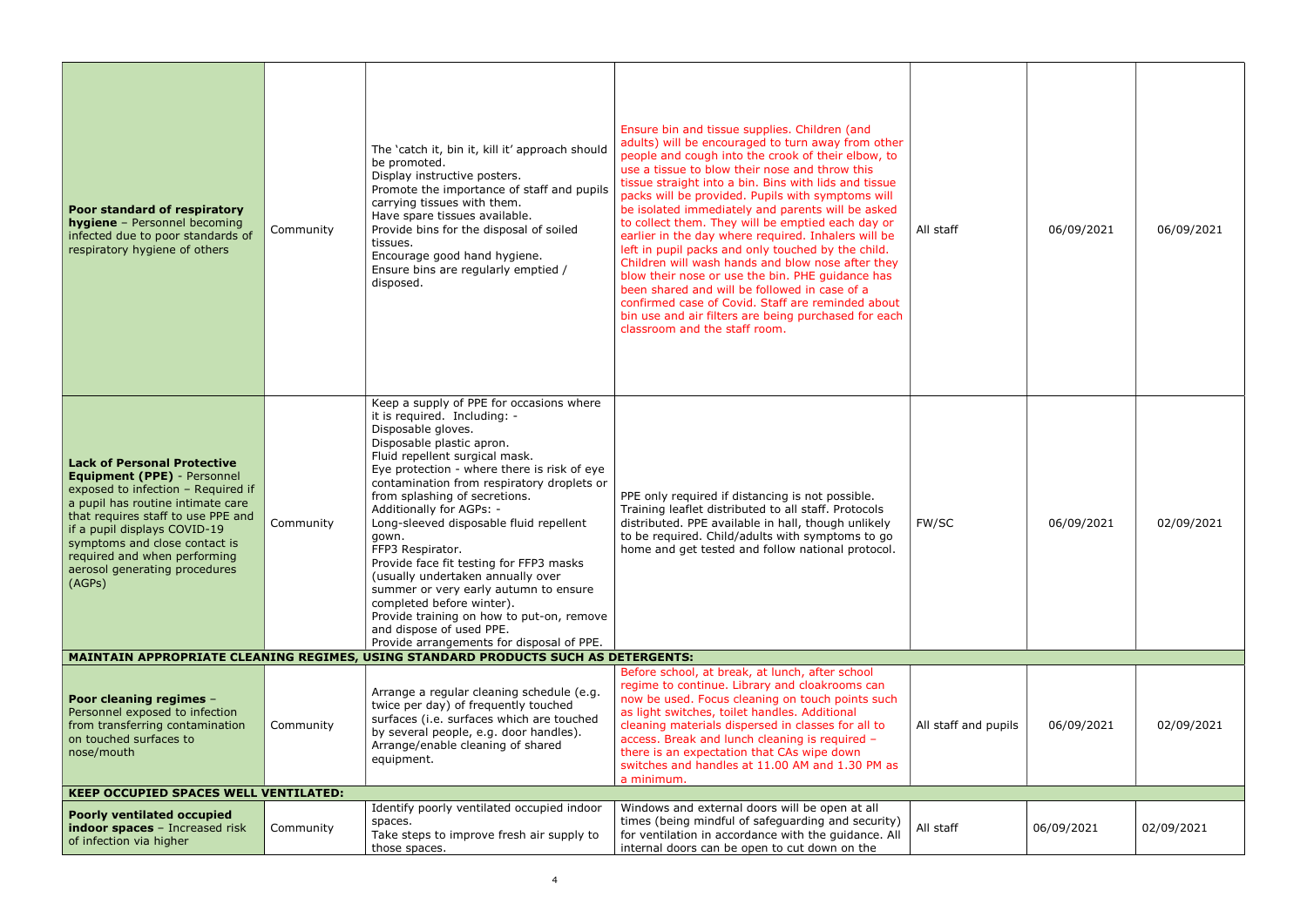| concentration of contaminated<br>droplets in the air                                                                                                             |           | Minimise occupant numbers who are using<br>hard to ventilate spaces.<br>Purge spaces when they are unoccupied.<br>If using Co2 detectors to measure fresh<br>air supply rate, refer to the levels given in<br>the <b>HSE</b> and <b>CIBSE</b> guidance and seek the<br>advice of a building services engineer on<br>what type of Co2 detector to use and how<br>to use one.<br>If Co2 levels remain above the HSE and<br>CIBSE advisory levels in an occupied<br>indoor space, consider: -<br>• Maximising window and non-fire door<br>opening;<br>• Increasing air purging opportunities;<br>Reducing occupancy numbers in<br>affected spaces;<br>Reducing occupancy time in affected<br>spaces;<br>Using air cleaning and filtration units<br>(see HSE and CIBSE guides and seek<br>the advice of a building services<br>engineer).<br>Balance the need for increased ventilation<br>while maintaining a comfortable<br>temperature.<br><b>Note: Maintenance of either</b><br>ventilation or temperature levels<br>must not be by the practice of<br>propping open fire doors unless those<br>fire doors are fitted with hold-back<br>devices which are directly linked to<br>and released by the building's fire | amount of touching of door handles and to<br>increase ventilation in the building. Ceiling<br>skylights will be opened wherever possible and<br>practical, depending on the outside weather and<br>inside temperature<br>From November 2021<br>Air filters are being purchased for all classrooms<br>and the staff room, but do not replace the need for<br>fresh, clean air via open doors and windows.<br>CO 2 monitors have arrived from the DfE and are<br>being installed in every room.                                                                                                                                                                                |                          |            |            |
|------------------------------------------------------------------------------------------------------------------------------------------------------------------|-----------|---------------------------------------------------------------------------------------------------------------------------------------------------------------------------------------------------------------------------------------------------------------------------------------------------------------------------------------------------------------------------------------------------------------------------------------------------------------------------------------------------------------------------------------------------------------------------------------------------------------------------------------------------------------------------------------------------------------------------------------------------------------------------------------------------------------------------------------------------------------------------------------------------------------------------------------------------------------------------------------------------------------------------------------------------------------------------------------------------------------------------------------------------------------------------------------------------------------------|------------------------------------------------------------------------------------------------------------------------------------------------------------------------------------------------------------------------------------------------------------------------------------------------------------------------------------------------------------------------------------------------------------------------------------------------------------------------------------------------------------------------------------------------------------------------------------------------------------------------------------------------------------------------------|--------------------------|------------|------------|
|                                                                                                                                                                  |           | alarm system.                                                                                                                                                                                                                                                                                                                                                                                                                                                                                                                                                                                                                                                                                                                                                                                                                                                                                                                                                                                                                                                                                                                                                                                                       |                                                                                                                                                                                                                                                                                                                                                                                                                                                                                                                                                                                                                                                                              |                          |            |            |
|                                                                                                                                                                  |           | FOLLOW PUBLIC HEALTH ADVICE ON TESTING, SELF-ISOLATION AND MANAGING CONFIRMED CASES OF COVID-19:                                                                                                                                                                                                                                                                                                                                                                                                                                                                                                                                                                                                                                                                                                                                                                                                                                                                                                                                                                                                                                                                                                                    |                                                                                                                                                                                                                                                                                                                                                                                                                                                                                                                                                                                                                                                                              |                          |            |            |
| An individual develops COVID-<br>19 symptoms or has a positive<br>test - Personnel exposed to<br>increased risk of infection from<br>symptomatic/positive person | Community | Brief and remind staff and pupils to not<br>come into school if they have C19<br>symptoms, have a C19 positive test result<br>or other reasons requiring them to stay at<br>home due to C19 (e.g. they are required<br>to quarantine).<br>Have arrangements for anyone in the<br>school who develops C19 symptoms to be<br>sent home (avoiding public transport) and<br>told to follow public health advice.<br>Have arrangements in place to isolate a<br>C19 symptomatic person while awaiting<br>collection (consider ventilation and PPE if<br>this person cannot be left alone and room<br>cleaning after they have left).<br>Brief and remind staff and pupils that, if<br>anyone in their household is a possible or<br>confirmed C19 positive, that they should<br>not attend school.<br>Remind staff to continue AT LEAST twice                                                                                                                                                                                                                                                                                                                                                                            | Anyone symptomatic is isolated then<br>arrangements are made for them to leave site<br>immediately. Closure of classes is a last resort.<br>Teachers on release, supply staff or Classroom<br>Assistants (short term) may be required to cover<br>classes. Risk assessment guidance shared with<br>community. Track and trace must be engaged<br>where advised. Any Covid checks and isolation in<br>the hall require the pupil to be sat near the open<br>door for maximum ventilation. Entrance needs to<br>be via the external hall doors, not through the<br>school. The welfare area will be used for any<br>checks and isolation if the hall is in use for<br>lunches. | NC, Office, All<br>Staff | 06/09/2021 | 02/09/2021 |
| <b>Asymptomatic testing -</b><br>Personnel exposed to increased<br>risk of infection from<br>symptomatic/positive person                                         | Staff     | weekly home testing.                                                                                                                                                                                                                                                                                                                                                                                                                                                                                                                                                                                                                                                                                                                                                                                                                                                                                                                                                                                                                                                                                                                                                                                                | Supply of LFTs for teachers moved to staff room<br>and to be signed for                                                                                                                                                                                                                                                                                                                                                                                                                                                                                                                                                                                                      | SC, Office               | 06/09/2021 | 02/09/2021 |

| NC, Office, All<br>Staff | 06/09/2021 | 02/09/2021 |
|--------------------------|------------|------------|
| SC, Office               | 06/09/2021 | 02/09/2021 |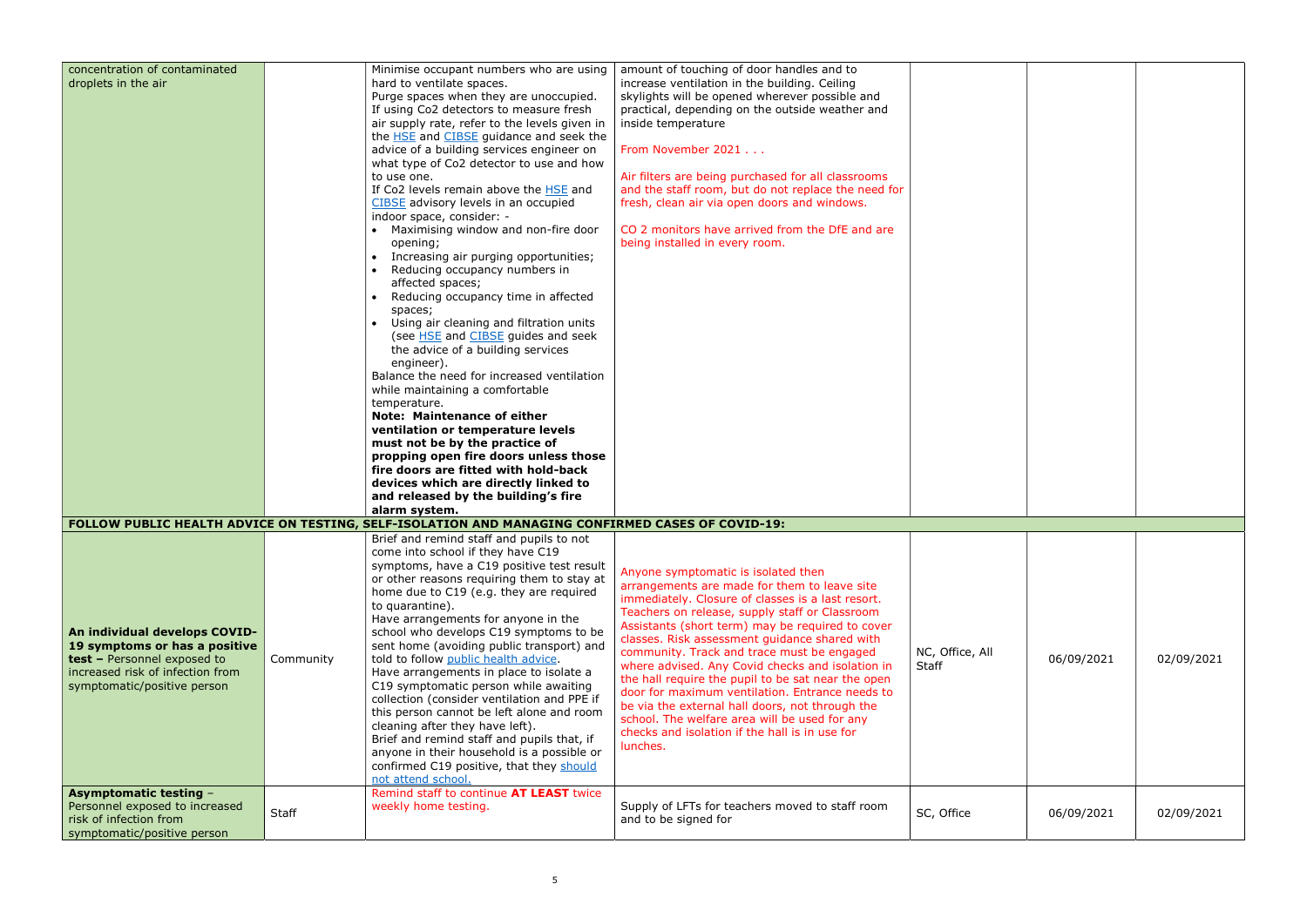| <b>Confirmatory PCR tests -</b><br>Personnel exposed to increased<br>risk of infection from<br>symptomatic/positive person                                                                                         | Community  | Brief and remind staff and pupils with a<br>positive LFT result to self-isolate in line<br>with the stay at home quidance and to get<br>a free PCR test to check if they have<br>COVID19 (they should continue to self-<br>isolate while awaiting the result).                                                                                                                                                                                                       | Provision of LFTs                                                                                                                                                                                                                                 | MG, Office                                             | 06/09/2021 | 02/09/2021 |
|--------------------------------------------------------------------------------------------------------------------------------------------------------------------------------------------------------------------|------------|----------------------------------------------------------------------------------------------------------------------------------------------------------------------------------------------------------------------------------------------------------------------------------------------------------------------------------------------------------------------------------------------------------------------------------------------------------------------|---------------------------------------------------------------------------------------------------------------------------------------------------------------------------------------------------------------------------------------------------|--------------------------------------------------------|------------|------------|
| <b>Clinically Extremely</b><br><b>Vulnerable (CEV on Shielded</b><br><b>Patient List) attending school</b><br>- CEV pupils at increased risk of a<br>poor outcome if exposed to<br>infection<br>See Govt. quidance | <b>CEV</b> | Remind CEV pupils that they should<br>attend their education setting unless they<br>are under paediatric or other specialist<br>care who have been advised by their GP<br>or clinician not to attend (see supporting<br>pupils at school with medical conditions)<br>Staff members who are in the CEV<br>category may return to school but school<br>leaders should take account of this in their<br>Staff / Volunteer Assessment (see<br>previous assessment page). | Attendance is mandatory for all pupils. Any CEV<br>staff to meet HT for personalise RA. MG to ensure<br>update of RA and subsequent deployment for any<br>pregnant staff in liaison with HR.                                                      | CEV, MG                                                | 06/09/2021 | 06/09/2021 |
| <b>Contractors and others</b><br>visiting the school -<br>Contractors and other visitors not<br>adhering to the school's C19<br>measures and risking cross-<br>infection                                           | Community  | Provide contractors and other visitors with<br>information about the school's C19 control<br>measures and ways of working.                                                                                                                                                                                                                                                                                                                                           | Share RA where applicable and ensure separation<br>from community/social distancing.                                                                                                                                                              | GN, Office, SMT                                        | 06/09/2021 | 02/09/2021 |
| <b>OTHER CONSIDERATIONS:</b>                                                                                                                                                                                       |            |                                                                                                                                                                                                                                                                                                                                                                                                                                                                      |                                                                                                                                                                                                                                                   |                                                        |            |            |
| Face coverings - Personnel<br>exposed to increased risk of<br>infection from symptomatic /<br>positive person                                                                                                      | Community  | Currently, there is no national<br>requirement for pupils, staff and visitors<br>either in classrooms or in communal areas<br>to wear face masks. However, Director of<br>Public Health has advised that head<br>teachers may wish to consider their<br>continuing use in specific circumstances,<br>e.g. in response to cases; this includes<br>public transport and dedicated transport                                                                            | Reinstate should PHE advice require. Staff may<br>wish to wear in more enclosed environment if they<br>wish.                                                                                                                                      | All staff                                              | 06/09/2021 | 02/09/2021 |
|                                                                                                                                                                                                                    |            | to school.<br>The Director of Public Health may order<br>the reinstatement of face coverings if<br>there is an outbreak.                                                                                                                                                                                                                                                                                                                                             |                                                                                                                                                                                                                                                   |                                                        |            |            |
| <b>Pupil wellbeing and support -</b><br>Pupils experiencing emotions in<br>response to the C19 pandemic,<br>such as anxiety, stress or low<br>mood                                                                 | Pupils     | Refer to sources of support on promoting<br>and supporting mental health and<br>wellbeing in schools.                                                                                                                                                                                                                                                                                                                                                                | Systems are in place to support the mental health<br>and wellbeing of pupils. Teachers to seek feedback<br>from the pupils as to how they feel about being<br>back. Identify and address anxieties through MR<br>and Xavier Eloquin (EP) guidance | Teachers, CAs,<br>Inco, SMT,<br><b>Learning Mentor</b> | 06/09/2021 | 02/09/2021 |
| <b>Educational visits - Personnel</b><br>exposed to increased risk of<br>infection                                                                                                                                 | Community  | If educational visits are to be undertaken,<br>refer to the Govt's general guidance<br>which is supported by specialist advice<br>from the Outdoor Education Advisory<br>Panel (OEAP).                                                                                                                                                                                                                                                                               | Ensure RA shared by sites visited, coach providers<br>and any other agencies involved                                                                                                                                                             | Teachers                                               | 06/09/2021 | 02/09/2021 |